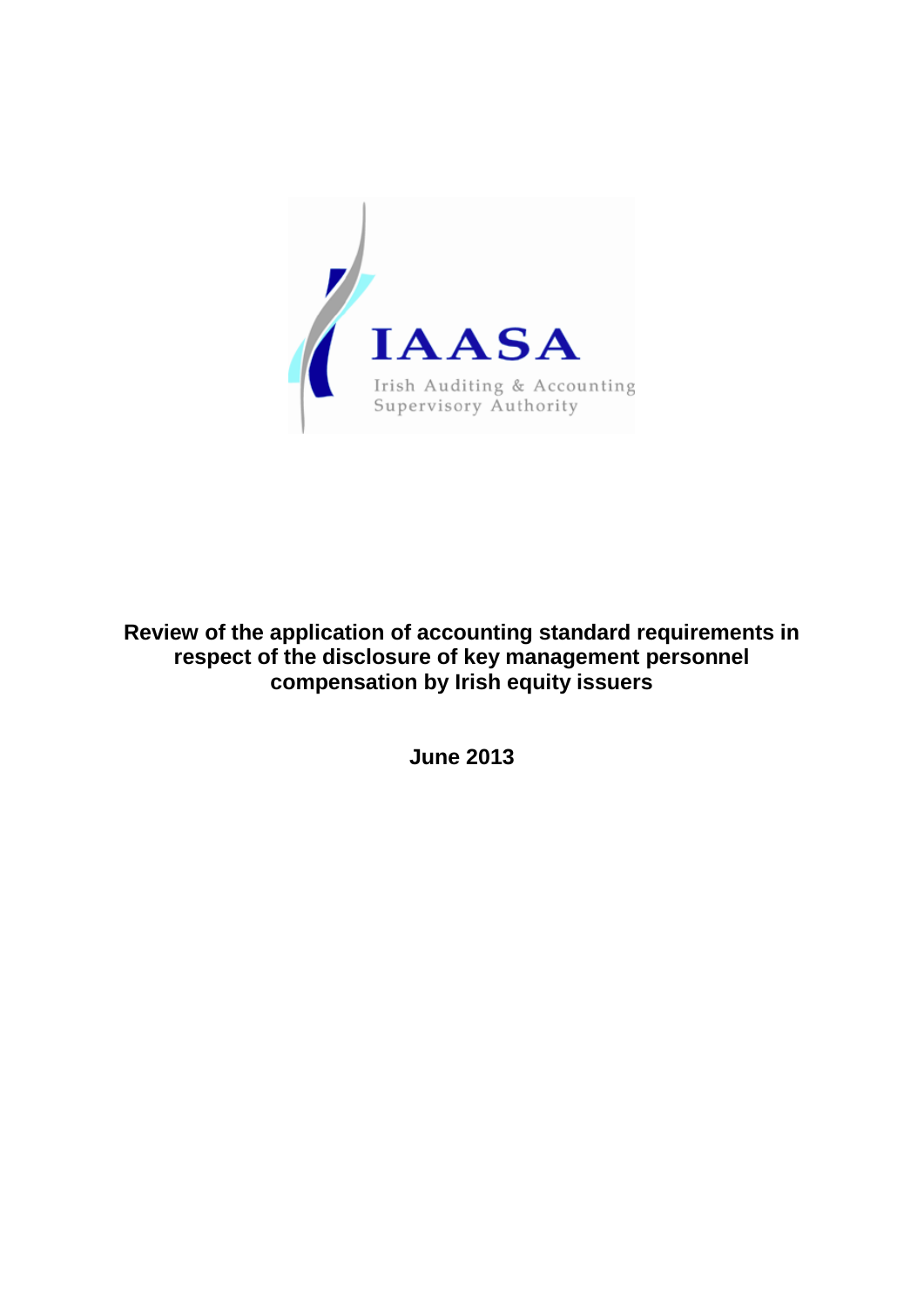# **MISSION**

**To support and enhance public confidence in the accountancy profession and in financial reporting through the exercise of effective, independent oversight and the promotion of adherence to high standards**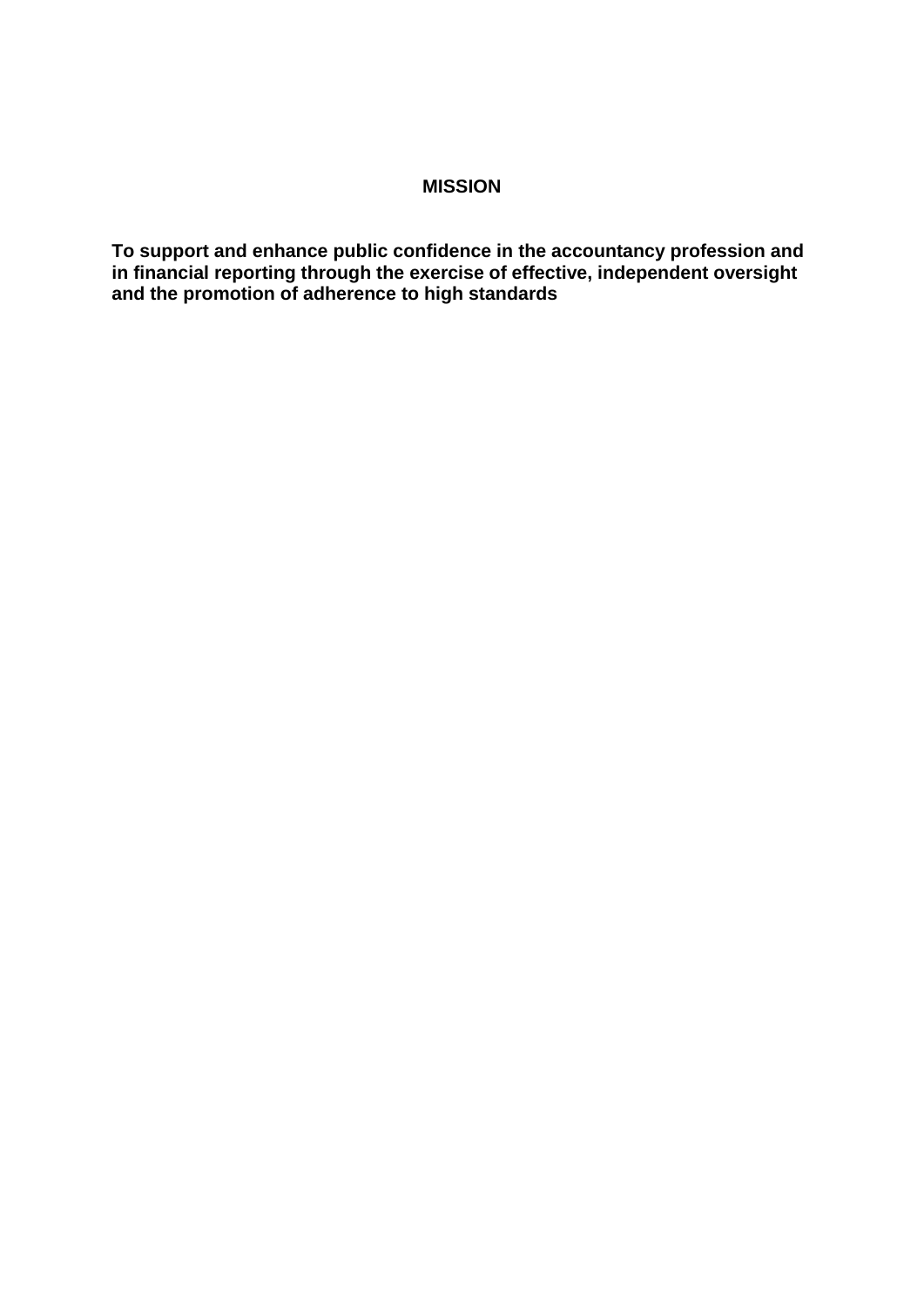# **CONTENTS**

| <b>Section Title</b>                                                         |                                                      | Page           |
|------------------------------------------------------------------------------|------------------------------------------------------|----------------|
| 1                                                                            | Introduction                                         | 1              |
| $\overline{2}$                                                               | Background to IAASA's activities                     |                |
| 3                                                                            | Summary observations                                 | 1              |
| 4                                                                            | <b>Recommendations</b>                               | 1              |
| 5                                                                            | Approach to the thematic review                      | $\overline{2}$ |
| 6                                                                            | The requirements of the relevant reporting framework | $\overline{2}$ |
| $\overline{7}$                                                               | Principal observations                               | 3              |
| Appendix – Equity issuers under IAASA's remit and included in this<br>review |                                                      | 6              |

DISCLAIMER

Whilst every effort has been made to ensure the accuracy of the information contained in this document, the Irish Auditing & Accounting Supervisory Authority accepts no responsibility or liability howsoever arising from any errors, inaccuracies, or omissions occurring. The Irish Auditing & Accounting Supervisory Authority reserves the right to take action, or refrain from taking action, which may or may not be in accordance with this document.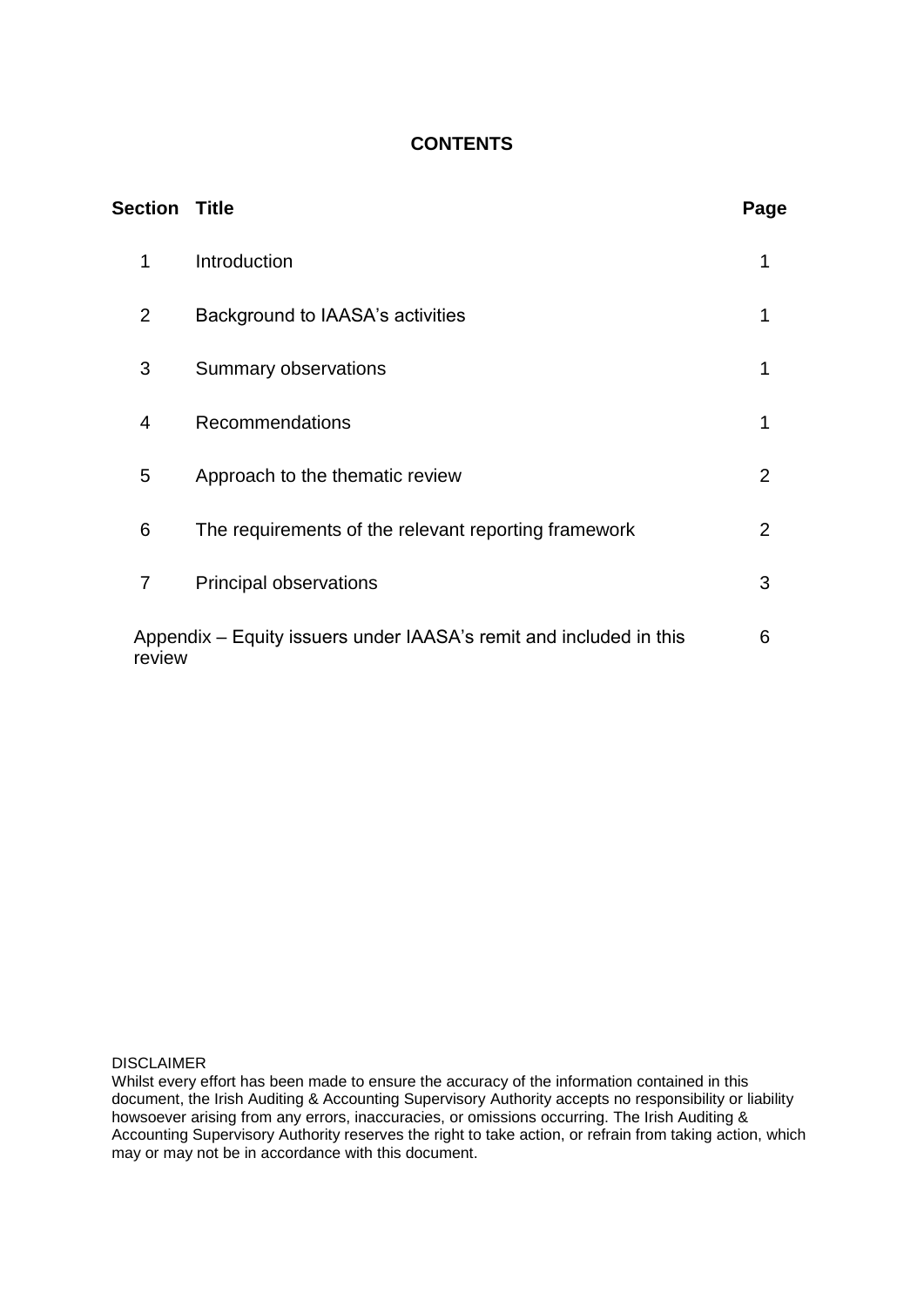# **Review of the application of accounting standard requirements in respect of the disclosure of key management personnel compensation by Irish equity issuers**

# **1. Introduction**

Compensation arrangements for key management personnel ('KMP') is a subject that generates considerable interest. Given that information about such arrangements may be relevant to users' understanding of the financial report, and, in the interests of transparency and comparability, IAS 24 *Related Party Disclosures* requires disclosure of such compensation.

During the course of its first cycle of reviews undertaken between 2007 and 2012, IAASA corresponded with 11 equity issuers included in this review in respect of their key management personnel disclosures, among other matters. A number of instances of non-compliance with the relevant financial reporting requirements were identified and our annual observations documents include a summary of the issues identified $1$ .

As a follow-up to these incidences of non-compliance, IAASA decided to perform a thematic review of Irish equity issuers' application of the requirements of IAS 24 *Related Party Disclosures* in respect of the disclosure of KMP compensation in their annual financial reports. This document provides details of the results of that thematic review.

# **2. Background to IAASA's activities**

IAASA's financial reporting supervision role is to examine the annual and half-yearly financial reports of equity, debt and fund issuers – whose securities are admitted to trading on a regulated market within the European Union and whose home member state is Ireland – for compliance with the relevant reporting framework. The nature of an examination undertaken by IAASA can be broad in scope ('full scope review'), focused on a limited number of matters in respect of a particular issuer ('focused review') or on a specific financial reporting topic across a range of issuers ('thematic review').

Further details about IAASA and its activities can be obtained on our website at [www.iaasa.ie](http://www.iaasa.ie/) and, in particular, on our publications page at [www.iaasa.ie/publications/index.htm.](http://www.iaasa.ie/publications/index.htm)

# **3. Summary observations**

In general, the standard of compliance with the key management personnel compensation disclosure requirements of IAS 24 was good, with the majority of issuers meeting the substantive requirements of IAS 24.17. This is unsurprising given the likely focus on such disclosures by preparers in the knowledge of their scrutiny by users, as well as the fact that the requirements of the Standard are relatively straightforward. Moreover, as noted above, IAASA had previously received undertakings for improvements from 11 issuers in relation to deficiencies in their KMP disclosures and these improvements were reflected in the findings of this review. However, despite the good quality disclosures of many issuers, there are a number of areas where improvement is warranted and these are discussed below in the context of the principal findings.

# **4. Recommendations**

Arising from the results of this thematic review, IAASA intends to correspond with a number of issuers in respect of their disclosures of KMP compensation and to secure improvements to future disclosures where necessary. Furthermore, IAASA considers that it would be useful for all issuers, including entities applying IFRS that are outside of IAASA's financial reporting review remit, to take account of the following matters when preparing their disclosures in respect of KMP compensation:

<sup>1</sup> 1 Item 5 in the *Observations* document published in January 2011 in respect of 31 December 2010 year-ends, Item 2.4 in the *Observations* document published in January 2010 in respect of 31 December 2009 year-ends, and Item 7 in the Observations document published in January 2009 in respect of 31 December 2008 year-ends.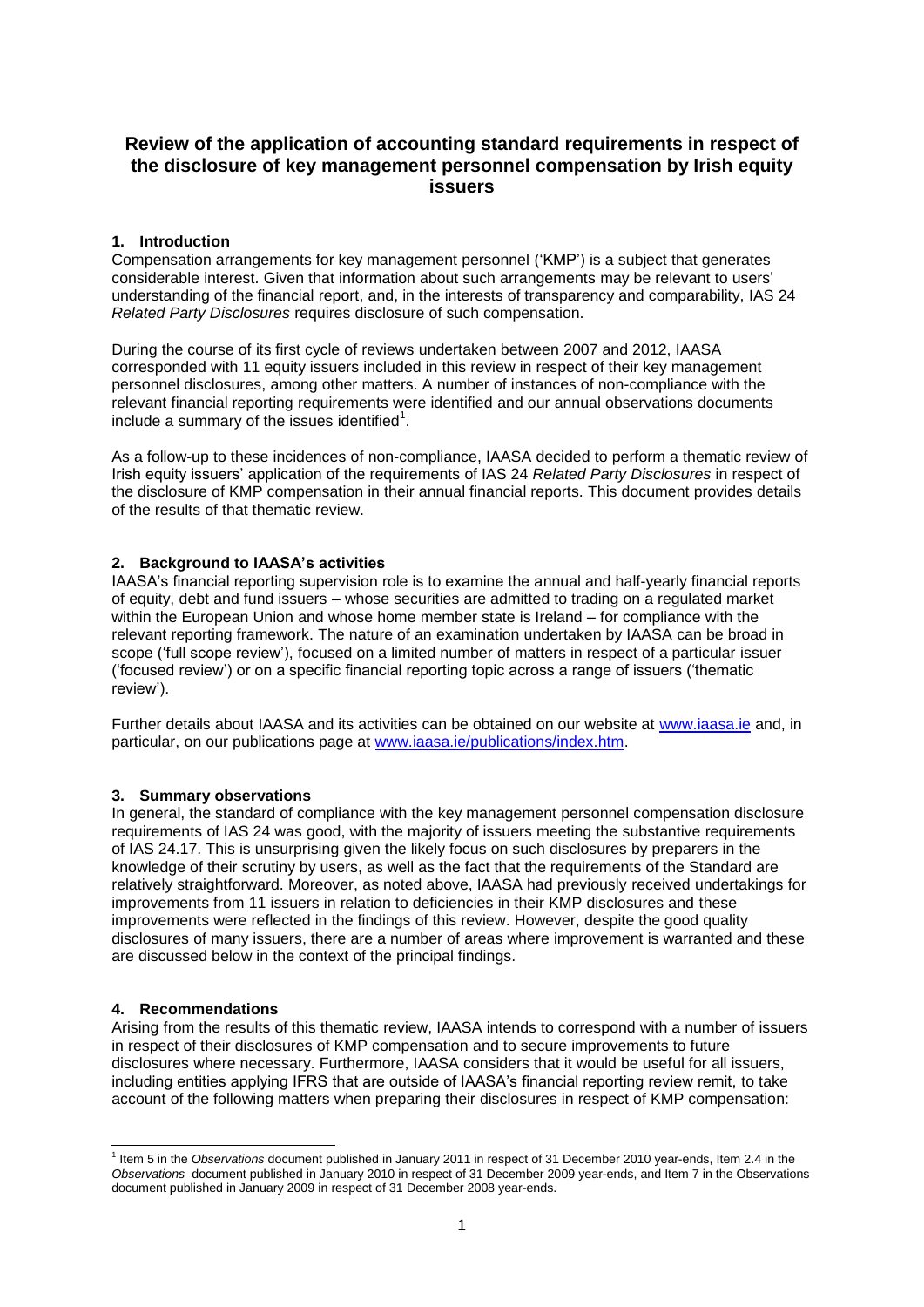- whether the composition of KMP is appropriate, in particular whether there are individuals who are not directors but who have authority and responsibility for planning, directing and controlling the entity's activities and who should be classified as KMP;
- whether there is sufficient clarity in the narrative disclosures as to the basis for the composition of KMP, in particular in respect of members of executive management included. Where the issuer's management team/committee are considered KMP it may be necessary and/or beneficial for users' understanding, to disclose the composition of that team/committee;
- whether all categories of compensation (in particular, share-based payment expense) have been disclosed and included in the total of KMP compensation;
- where certain categories of compensation are not relevant in a given financial year, whether a statement to that effect (or inclusion with a 'nil' balance) would add clarity for users;
- whether employee benefits are appropriately categorised (e.g. short-term, post-employment or other long-term) according to the definitions in IAS 24 *Related Party Disclosures* and IAS 19 *Employee Benefits*;
- whether there are other transactions with KMP which require disclosure (e.g. dividend payments); and
- whether there is any further information relating to KMP compensation that users might consider relevant and which should, therefore, be disclosed.

## **5. Approach to the thematic review**

At the time this review was completed there were 24 equity issuers under IAASA's remit (see Appendix 1). The 2012 annual financial reports of all 24 were examined for compliance with the requirements of IAS 24 *Related Party Disclosures* in respect of the disclosure of KMP compensation. The review comprised a desktop review of the published annual financial reports and additional information was not sought from issuers. Therefore, it has been necessary to make certain assumptions in analysing some of the disclosures provided. Furthermore, where this review has established apparent or potential non-compliance, IAASA intends to correspond with the relevant issuers to seek clarification and, where necessary, improvements to KMP disclosures in future annual financial reports.

#### **6. The requirements of the relevant reporting framework**

IAS 24 *Related Party Disclosures* specifies a number of disclosure requirements in respect of transactions with KMP, including in respect of their compensation. There are several other sources of disclosure requirements in respect of transactions with company directors, including companies' legislation, the listing rules of the Irish Stock Exchange as well as the UK Corporate Governance Code and Irish Annex. This review is limited to assessing the compliance of issuers' KMP compensation disclosures with the requirements of IAS 24.

Key management personnel ('KMP') are defined in IAS 24.9 as "*those persons having authority and responsibility for planning, directing and controlling the activities of the entity, directly or indirectly, including any director (whether executive or otherwise) of that entity*".

Under IAS 24.9, compensation includes all employee benefits (as defined in IAS 19 *Employee Benefits*) which are all forms of consideration paid, payable or provided, in exchange for services rendered. It also includes such consideration paid on behalf of a parent of the entity in respect of the entity.

IAS 24.17 states that an entity shall disclose KMP personnel compensation in total and for each of the following categories: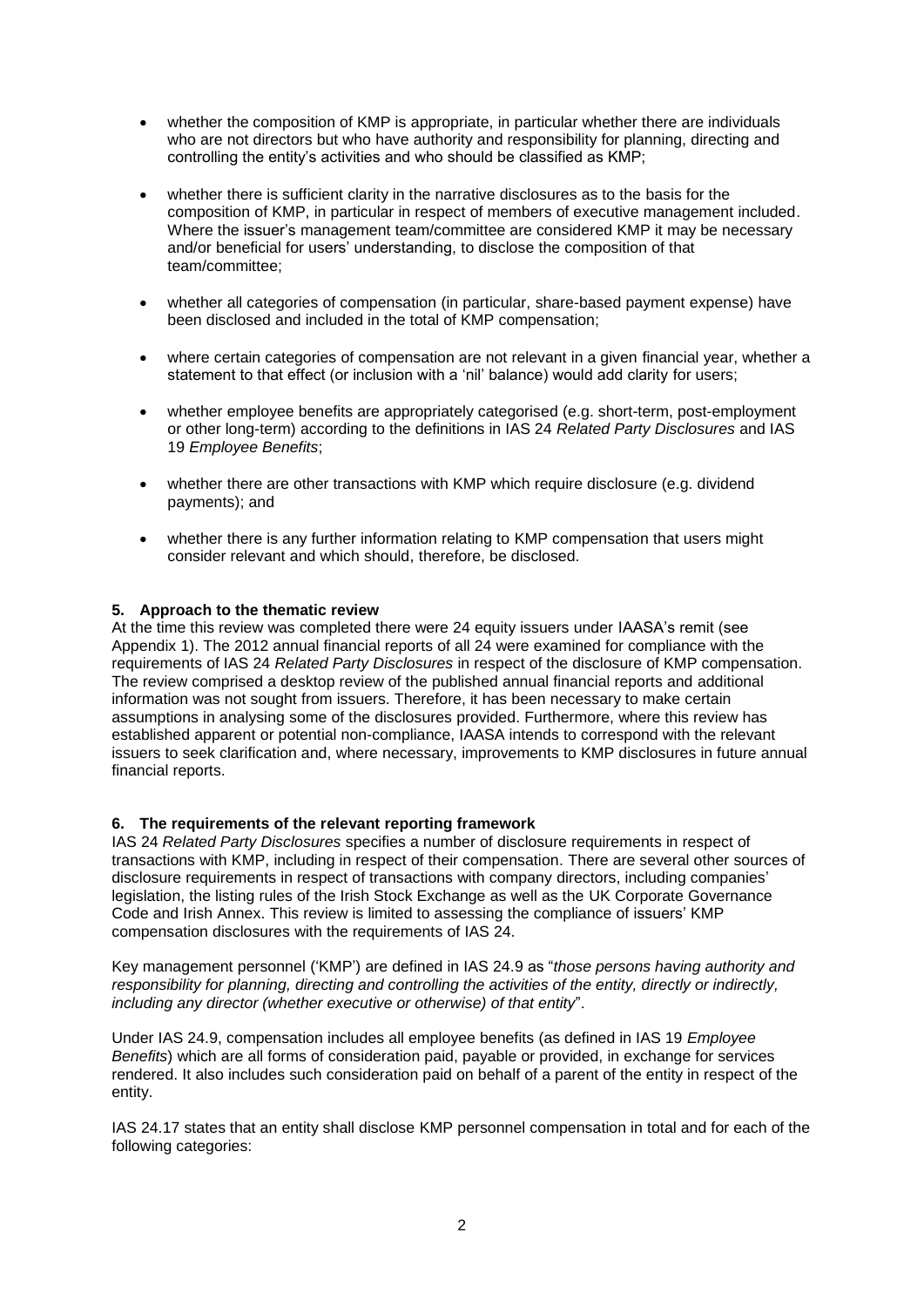- (a) Short-term employee benefits (e.g. salaries, social security contributions, paid sick leave, bonuses payable within 12 months);
- (b) Post-employment benefits (e.g. pensions, post-employment life insurance and medical care);
- (c) Other long-term benefits (e.g. sabbatical leave, long-term disability benefits, bonuses not payable wholly within 12 months);
- (d) Termination benefits (e.g. compensation for loss of office, redundancy payments); and
- (e) Share-based payment (e.g. share options).

IAS 24.18 provides for additional disclosures which are also relevant to KMP, including the amount of transactions and any outstanding balances. Thus, where any of the above employee benefits have not been paid by year end, IAS 24 requires disclosure of the remaining balance at that date.

# **7. Principal observations**

The following are the principal observations arising from the review:

## *7.1 Composition of KMP*

- A majority of the issuers surveyed (14) considered that KMP comprised the directors (executive and non-executive) as well as members of the issuer's senior management. Most of the remaining issuers limited composition of its KMP to the directors (executive and nonexecutive) (9). However, in 1 instance non-executive directors were not considered as members of the entity's KMP.
- In the case of the 9 issuers who deemed KMP to comprise the board of directors, there were at least 4 which had executive management teams or divisional heads who were not directors but whose responsibilities suggest that they may meet the definition of KMP. Furthermore, of the 14 cases where employees in addition to directors were deemed to be KMP, 2 added only the company secretary, although there were indications that both had executive management teams with significant responsibilities in respect of controlling the activities of the issuer.
- In the case of 7 of the 14 issuers that included members of senior management in their KMP, there was a lack of clarity about which members of executive management were included. Disclosures such as 'other senior management' were vague and uninformative, in contrast to better quality disclosures such as that KMP included 'the Group's Executive Management Team' with disclosure (elsewhere in the annual report) of the membership of that team. While IAS 24 allows disclosure of KMP in aggregate, transparency as to who is considered KMP provides context to, and enhances the understanding of, the amounts disclosed.
- Arising from these findings, IAASA intends to engage with at least 8 issuers to clarify the composition of KMP, the rationale for that composition, and, in 1 specific case, to establish the rationale for the assessment that the issuer's non-executive directors are not responsible for planning, directing and controlling the activities of the issuer.

#### *7.2 Disclosure of compensation by category*

- 20 issuers disclosed details of KMP compensation in the 5 categories required by IAS 24.17 noted in section 6 above. Of the 4 issuers who failed to provide the requisite details, a mitigating factor in respect of 3 of these cases was that since KMP comprised the directors, the information provided in the notes to the financial statements combined with that provided in the Directors' Remuneration Report provided reasonable transparency about KMP compensation. However, in the case of 1 other issuer where the KMP included individuals other than directors, it was not possible to establish the amounts attributable to each category.
- Long-term benefits were not a feature of the KMP disclosures, with only 1 issuer reporting consideration in this category. IAASA intends to engage with a number of issuers to clarify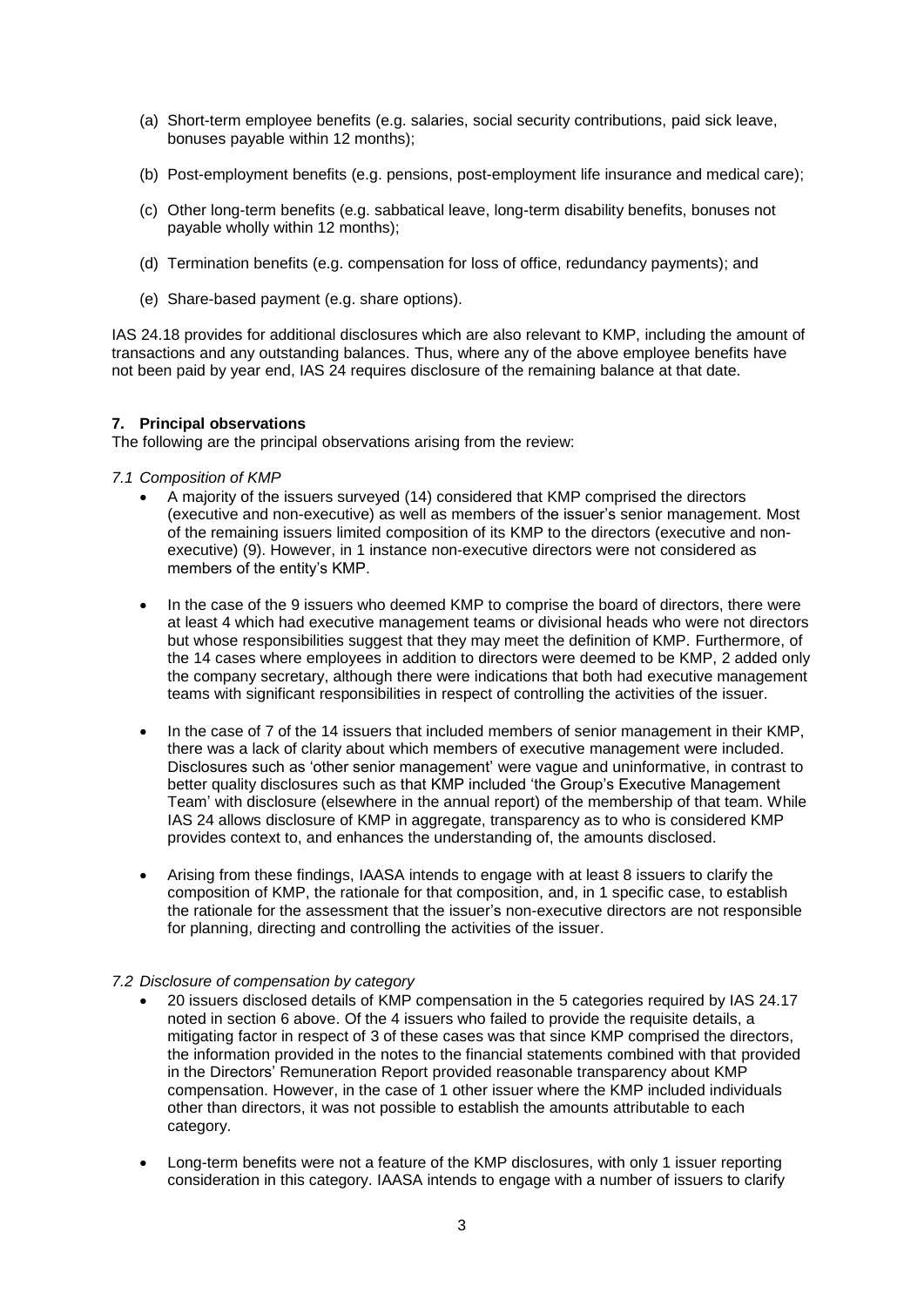whether long-term benefits (e.g. deferred bonuses) are a feature of their KMP compensation, and if so, how these amounts have been classified and disclosed.

 Arising from these findings, IAASA intends to engage with the 4 issuers noted above as failing to provide the requisite information in respect of the relevant categories of compensation.

### *7.3 Location of KMP disclosures*

- In all but 2 instances, disclosures in respect of KMP compensation were presented within the audited financial statements. In those 2 cases, the directors were deemed to be the KMP and information about directors' compensation was cross-referenced to the Directors' Remuneration Report, which was included in the Annual Report in the context of Stock Exchange requirements.
- While such an approach is understandable in the context of attempting to avoid the duplication of information in respect of directors' remuneration, several issues of potential non-compliance can arise:
	- $\circ$  firstly, the information may not be presented according to the categories specified by IAS 24, or certain information may be omitted. For example, in the course of its review activity IAASA has noted that the share-based payments expense is sometimes omitted from directors' remuneration tables;
	- o secondly, where the information has been presented outside of the financial statements, it may not be apparent that the information has been audited.
- In the case of 1 of these issuers, IAASA has already, in the context of a recent full scope review, brought the matter to the attention of the directors and obtained an undertaking for full compliance with the requirements of IAS 24 in future annual financial reports. Arising from these findings, IAASA also intends to correspond with the other issuer concerned.

#### *7.4 Other observations*

- All 22 issuers who provided KMP compensation disclosures in the audited financial statements did so in tabular form and in aggregate rather than by individual as permitted by IAS 24.24. Also, in accordance with IAS 24, all issuers provided a total amount for KMP compensation, although 1 issuer excluded the share-based payment amount from the table, disclosing the amount in the narrative below the table instead.
- Comparatives were provided for all KMP amounts reported in the current year, although it was noted that 3 issuers had restated their KMP comparatives. In 2 instances the rationale for the restatement was not apparent and IAASA intends to correspond with the issuers concerned to clarify the approach adopted.
- The Finance Act 2006 introduced a limit on the value of an individual's pension fund which may attract tax relief and the Finance Act 2011 reduced the maximum allowable amount. It was noted that 14 issuers paid taxed cash allowances in lieu of pension benefits to directors. In 5 cases it was unclear how the cash allowances had been categorised in the KMP disclosures.
- Although other transactions with KMPs were not the focus of this review, it was noted that the disclosure of distributions to KMP was made in only 3 instances despite the prevalence of dividends.
- Where certain categories of compensation were not relevant, several issuers made an explicit statement to that effect, for example, '*no payments were made in relation to compensation for loss of office*' or including a NIL balance in the table of KMP compensation. We consider that such statements add value to the KMP disclosures, providing additional clarity for users of financial reports.